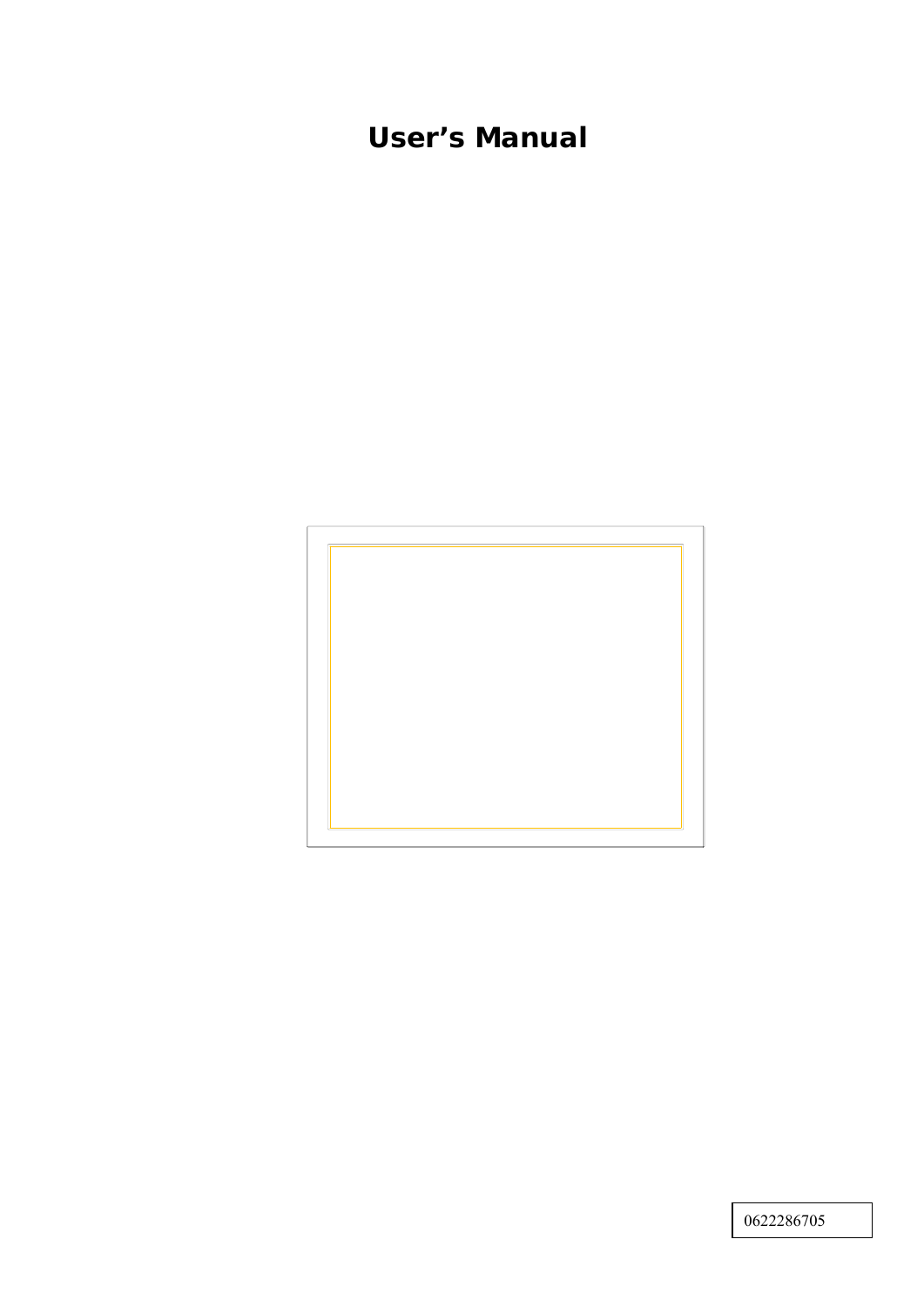#### **TABLE OF CONTENTS**

| <b>4. ADJUSTMENT.</b> |  |
|-----------------------|--|
|                       |  |
|                       |  |
|                       |  |
|                       |  |
|                       |  |
|                       |  |
|                       |  |
|                       |  |
|                       |  |
|                       |  |
|                       |  |
| 9. Vendor.            |  |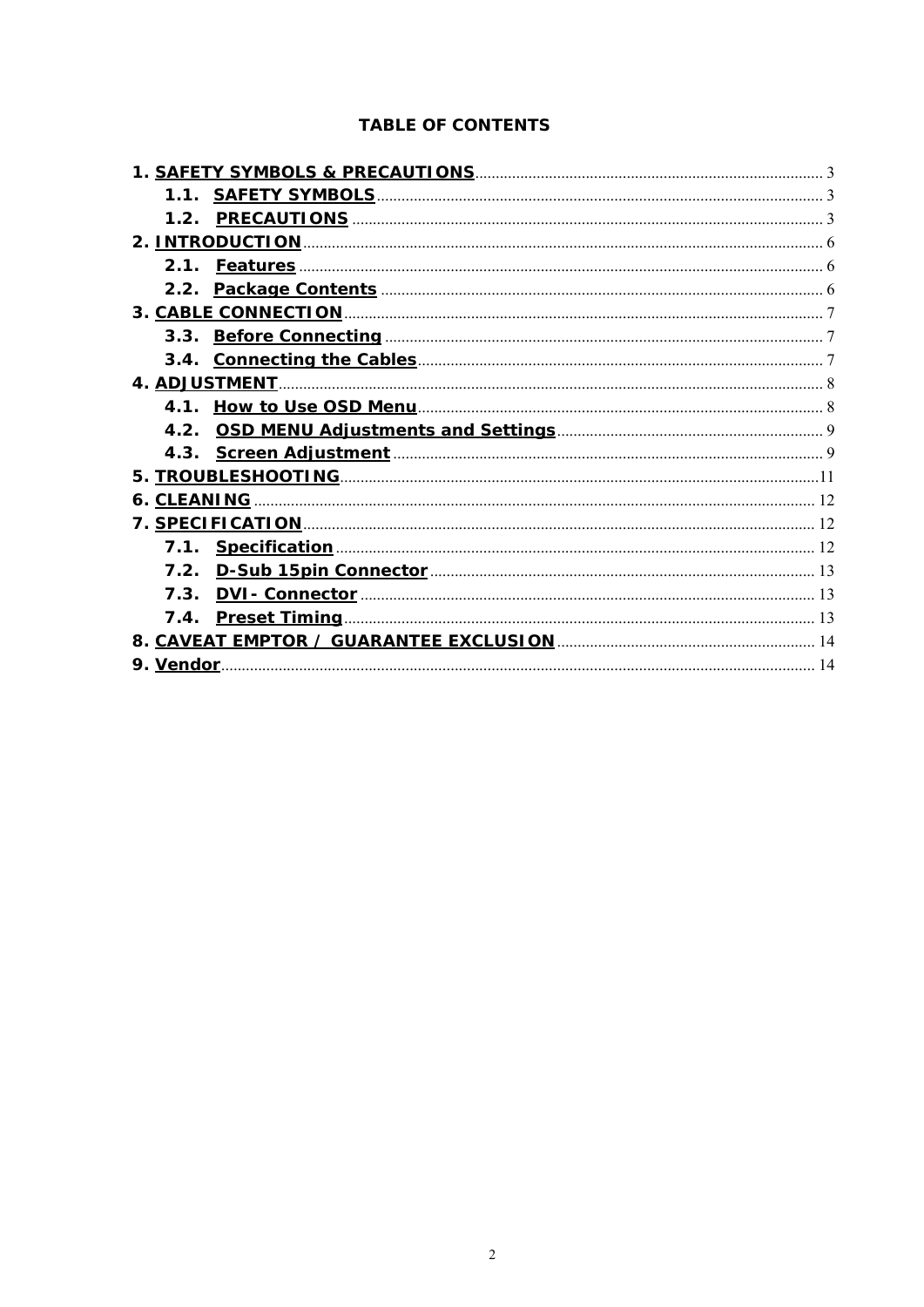## **1. SAFETY SYMBOLS & PRECAUTIONS**

## **1.1. SAFETY SYMBOLS**

This manual uses the safety symbols below. They denote critical information. Please read them carefully.

| <b>WARNING</b>                                                          |
|-------------------------------------------------------------------------|
| Failure to abide by the information in a WARNING may result in serious  |
| injury and can be life threatening.                                     |
| <b>CAUTION</b>                                                          |
| Failure to abide by the information in a CAUTION may result in moderate |
| injury and/or property or product damage.                               |
| Alert electrical hazard.                                                |
| Indicates a prohibited action.                                          |
| Indicates to ground for safety.                                         |

### **1.2. PRECAUTIONS**

To ensure personal safety and proper maintenance, please read this section and the caution statements on the unit

# **WARNING**

**If the unit begins to emit smoke, smells like something is burning, or makes strange noises, disconnect all power connections immediately and contact your dealer for advice.** 

Attempting to use a malfunctioning unit may result in fire, electric shock, or equipment damage.

#### **Do not open the cabinet or modify the unit.**

Opening the cabinet or modifying the unit may result in fire, electric shock, or burn.

#### **Refer all servicing to qualified service personnel.**

Do not attempt to service this product yourself as opening or removing covers may result in fire, electric shock, or equipment damage.

**Keep small objects or liquids away from the unit.** 

Small objects accidentally falling through the ventilation slots into the cabinet or spillage into the cabinet may result in fire, electric shock, or equipment damage. If an object or liquid falls/spills into the cabinet, unplug the unit immediately. Have the unit checked by a qualified service engineer before using it again.

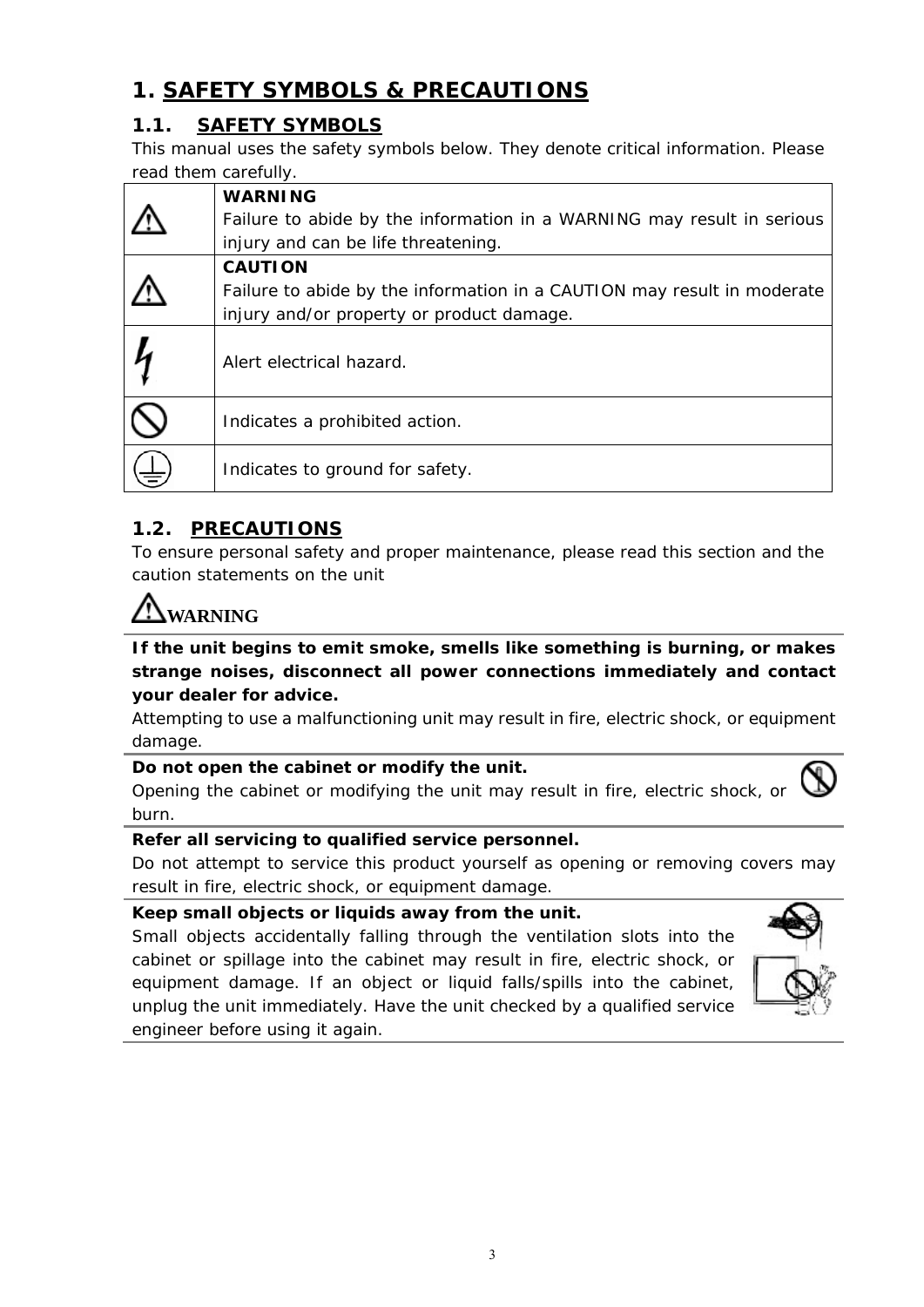## **Set the unit in an appropriate location.**

Not doing so may result in fire, electric shock, or equipment damage.

- Do not place outdoors.
- Do not place in the transportation system (ship, aircraft, trains, automobiles, etc.
- Do not place in a dusty or humid environment.
- Do not place in a location where the steam comes directly on the screen.
- Do not place near heat generating devices or a humidifier.
- Do not place in an inflammable gas environment.

**To avoid danger of suffocation, keep the plastic packing bags away from babies and children.** 

**Use the enclosed power cord and connect to the standard power outlet of your country.** 

Be sure to remain within the rated voltage of the power cord. Not doing so may result in fire or electric shock.

**To disconnect the power cord, grasp the plug firmly and pull.**  Tugging on the cord may damage and result in fire or electric shock.

### **The equipment must be connected to a grounded main outlet.**

Not doing so may result in fire or electric shock.

### **Use the correct voltage.**

- The unit is designed for use with a specific voltage only. Connection to another voltage than specified in this User's Manual may cause fire, electric shock, or equipment damage.

- Do not overload your power circuit, as this may result in fire or electric shock.

### **Handle the power cord with care.**

- The unit is designed for use with a specific voltage only. Connection to another voltage than specified in this User's Manual may cause fire, electric shock, or equipment damage.
- Do not overload your power circuit, as this may result in fire or electric shock.

**Never touch the plug and power cord if it begins to thunder.** Touching them may result in electric shock.

**Do not touch a damaged LCD panel directly with bare hands.** 

The liquid crystal that may leak from the panel is poisonous if it enters the eyes or mouth. If any part of the skin or body comes in direct contact with the panel, please wash thoroughly. If some physical symptoms result, please consult your doctor.

**Follow local regulation or laws for safe disposal.** 













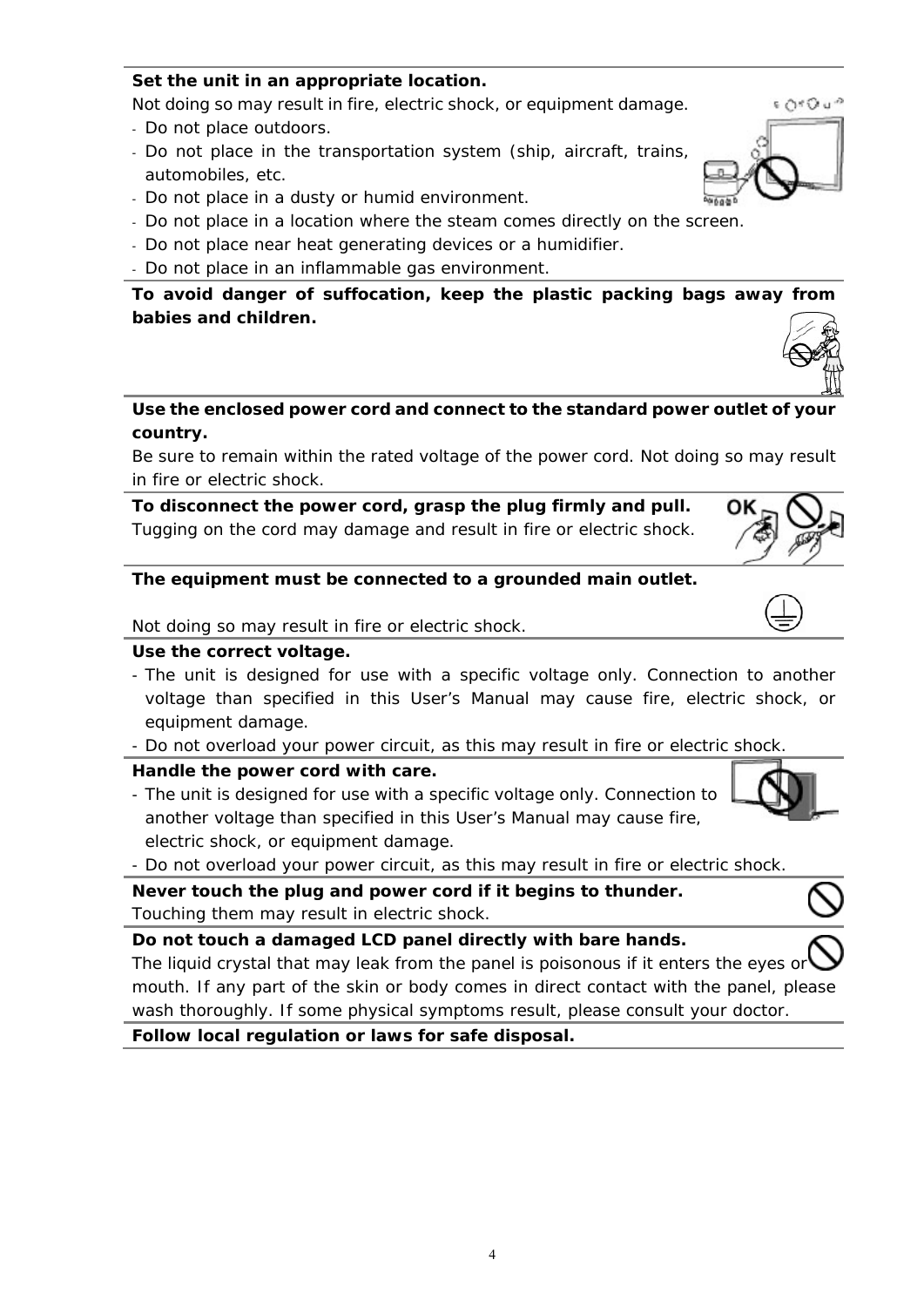**CAUTION** 

## **Handle with care when carrying the unit.**

Disconnect the power cord and signal cables and remove the optional unit. Moving the unit with the cord or the option attached is dangerous. It may result in injury.

## **When handling the unit, grip the bottom of the unit firmly with both hands ensuring the panel faces outward before lifting.**

Dropping the unit may result in injury or equipment damage.

## **Do not block the ventilation slots on the cabinet.**

- Do not place any objects on the ventilation slots.
- Do not install the unit in a closed space.
- Do not use the unit laid down or upside down.
- Blocking the ventilation slots prevents proper airflow and may result in fire, electric shock, or equipment damage.

## **Do not touch the plug with wet hands.**

Doing so may result in electric shock.

**Use an easily accessible power outlet.** 

This will ensure that you can disconnect the power quickly in case of a problem.

## **Periodically clean the area around the plug.**

Dust, water, or oil on the plug may result in fire.

5

### **Unplug the unit before cleaning it.**

Cleaning the unit while it is plugged into a power outlet may result in electric shock.

**If you plan to leave the unit unused for an extended period, disconnect the power cord from the wall socket after turning off the power switch for the safety and the power conservation.** 

#### **LCD PANEL**

When the monitor is cold and brought into a room or the room temperature goes up quickly, dew condensation may occur inside and outside the monitor. In that case, do not turn the monitor on and wait until dew condensation disappears, otherwise it may cause some damages to it.

In order to suppress the luminosity change by long-term use and to maintain the stable luminosity, please use the monitor with the lower brightness.

The screen may have defective pixels. These pixels may appear as slightly light or dark area on the screen. This is due to the characteristics of the panel itself, and not the product.

The backlight of the LCD panel has a fixed life span. When the screen becomes dark or begins to flicker, please contact your dealer.

Do not press on the panel or edge of the frame strongly, as this may result in damage to the screen. There will be prints left on the screen if the pressed image is dark or black. If pressure is repeatedly applied to the screen, it may deteriorate or damage your LCD panel. Leave the screen white to decrease the prints.

Do not scratch or press on the panel with any sharp objects, such as a pencil or pen as this may result in damage to the panel. Do not attempt to brush with tissues as this may scratch the LCD panel.

When the screen image is changed after displaying the same image for extended periods of time, an afterimage may appear. Use the screen saver or timer to avoid displaying the same image for extended periods of time.



⊠ b.

OK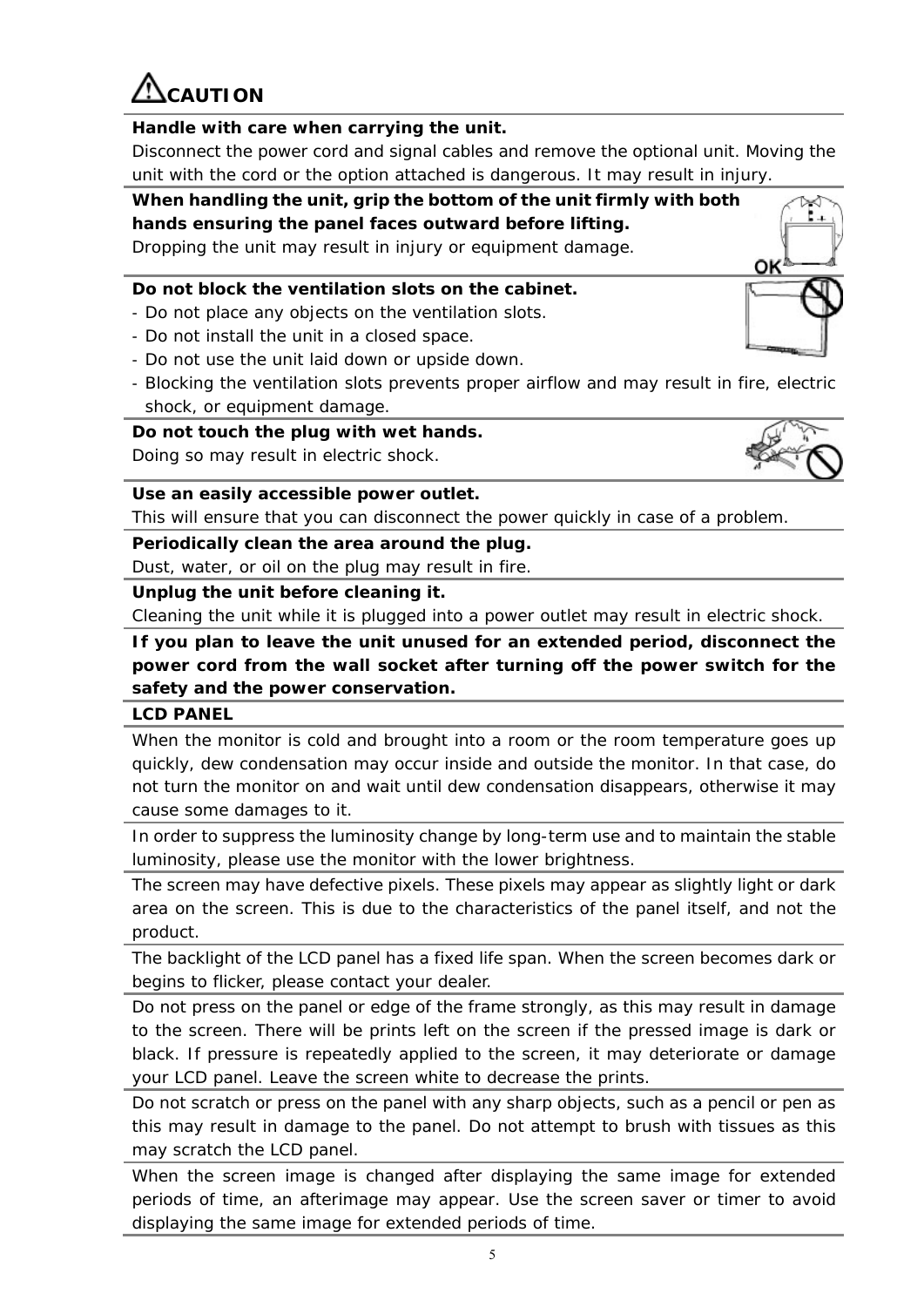## **2. INTRODUCTION**

Thank you very much for choosing this monitor.

### **2.1. Features**

- VGA,CVBS, S-VIDEO Analog signal input
- DVI ,SDI Digital signal input
- Resolutions up to 1920x 1080
- Power management system conforms to VESA DPMS standard.
- Supports DDC1/2B for Plug & Play compatibility.
- Advanced On Screen Display (OSD) control for picture quality adjustment

### **2.2. Package Contents**

Please contact your local dealer for assistance if any of the listed items are missing or damaged.

- LCD Monitor
- D-sub Cable
- DVI Cable
- S-video Cable
- BNC Cable
- Power cable
- Power adapter
- User Manual

**Note:** Please retain the packing materials for future transference.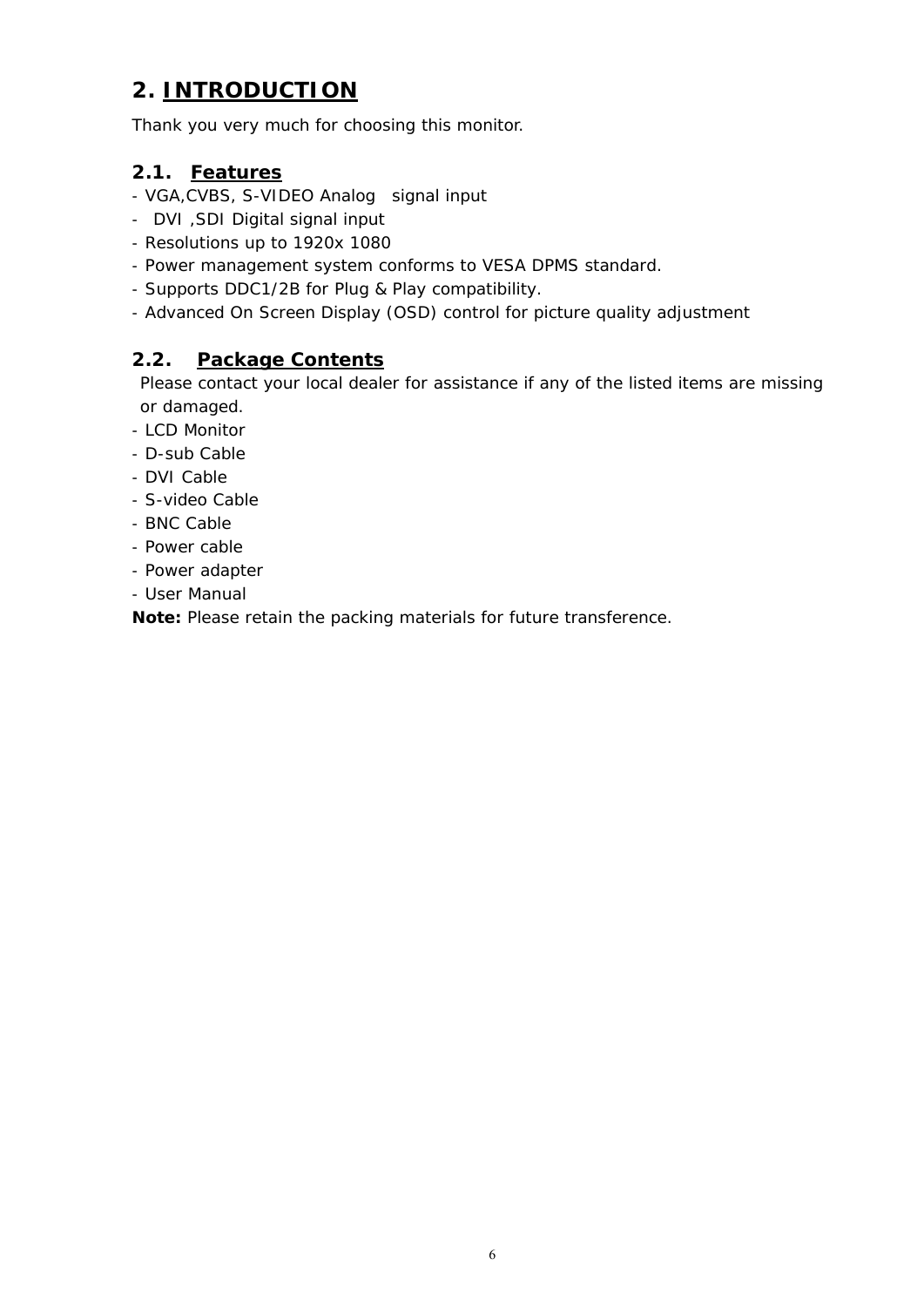## **3. CABLE CONNECTION**

#### **3.3. Before Connecting**

Before connecting your monitor to the computer, change the display screen settings (Resolution and frequency) in accordance with the charts below.

#### **Note:**

- The lower display modes like 640x 480, automatically enlarge to the maximum display mode (1920x 1080), and some lines of the characters may become fuzzy.
- When your computer and display support VESA DDC, the suitable resolution and the refresh rate are set by just plugging your display into the computer without any manual settings.

| THE THURING SUPPOLIS LIKE TURNING TESURING IS. |                     |                      |               |  |  |  |  |  |  |
|------------------------------------------------|---------------------|----------------------|---------------|--|--|--|--|--|--|
| <b>Resolution</b>                              | <b>Refresh rate</b> | <b>Dot Frequency</b> | <b>Remark</b> |  |  |  |  |  |  |
| 640 x 480                                      | 60Hz                |                      | VGA           |  |  |  |  |  |  |
| 800 x 600                                      | 60Hz                |                      | <b>VESA</b>   |  |  |  |  |  |  |
| 1024 x 768                                     | 60Hz                | 173.000MHZ           | <b>VESA</b>   |  |  |  |  |  |  |
| 1280 x 1024                                    | 60Hz                | (Max)                | <b>VESA</b>   |  |  |  |  |  |  |
| 1920 x 1080                                    | 60Hz                |                      | <b>VESA</b>   |  |  |  |  |  |  |

The monitor supports the following resolutions.

#### **3.4. Connecting the Cables**

**Note:** Be sure that the power switches of both the computer and the monitor are OFF.



#### **Power cable connection:**

Connect the power cord to the AC outlet, and connect the power to the adapter

#### **DVI cable connection (Optional):**

Plug the DVI signal cable to the DVI connector in the rear of the PC system, and plug the other end to the monitor. Secure cable connectors with screws.

#### **VGA cable connection:**

Plug 15-pin VGA signal cable to the VGA connector in the rear of the PC system, and plug the other end to the monitor. Secure cable connectors with screws.

#### **SDI cable connection:**

Plug the BNC signal cable into the connector(SDI) at the rear of the monitor and the other end of the cable into the connector on the Signal Source. After connecting, secure the connection with the screw-in fasteners.

#### **S-VIDEO cable connection:**

Plug the S-VIDEO signal cable into the connector at the rear of the monitor and the other end of the cable into the connector on the Signal Source. After connecting, secure the connection with the screw-in fasteners.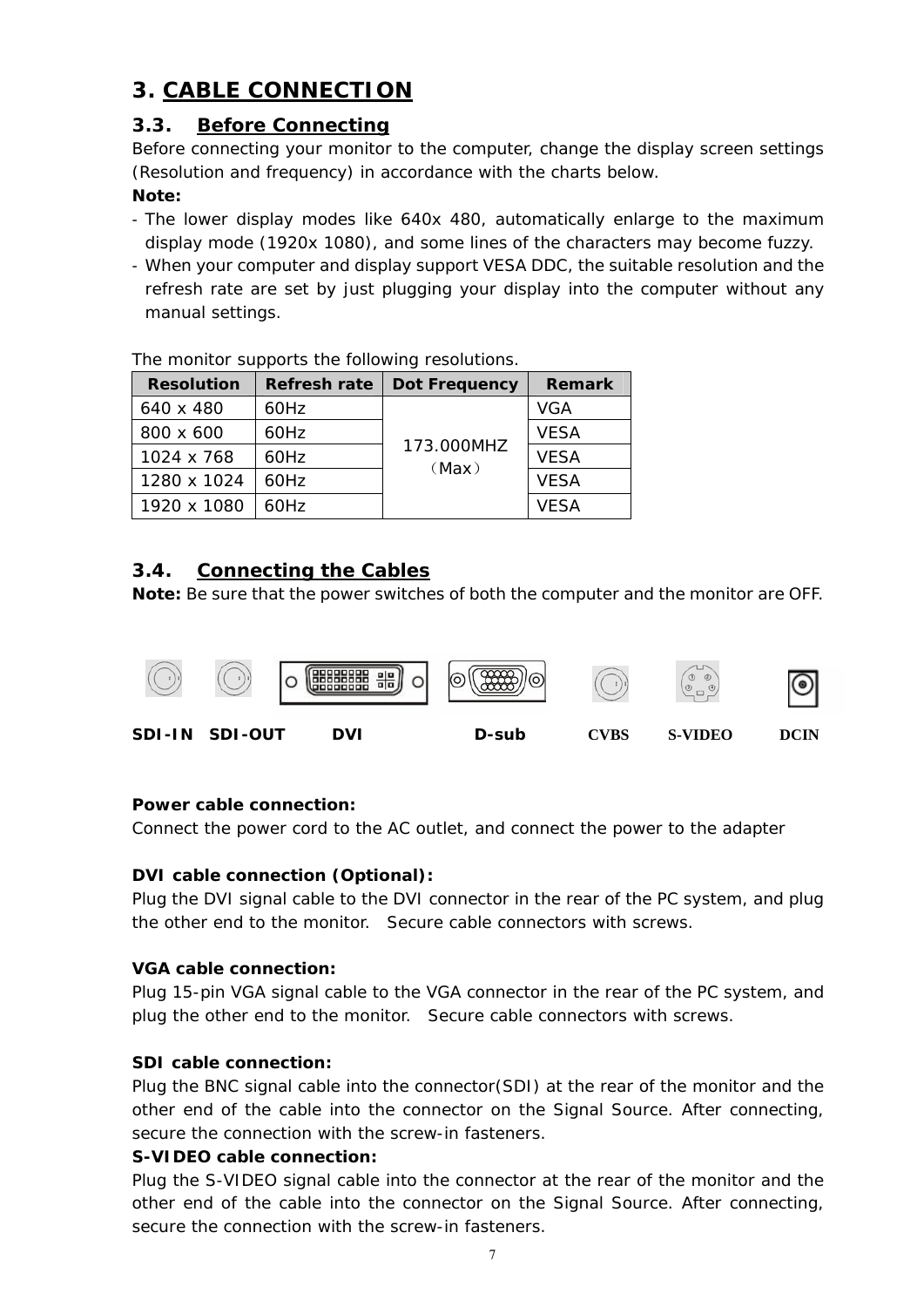#### **CVBS cable connection:**

Plug the BNC signal cable into the connector(CVBS) at the rear of the monitor and the other end of the cable into the connector on the Signal Source. After connecting, secure the connection with the screw-in fasteners.

Plug the power cord into the power connector on the rear of the monitor. Then, plug the other end of the cord into a power outlet.

## **4. ADJUSTMENT**

This monitor will not likely require adjustment. Variations in video output and application may require adjustments to the monitor to optimize the quality of the display.

For best performance, the monitor should be operating in native resolution 1920 x 1080. Use the display control panel in windows to choose 1920 x 1080 resolution. Operating in other resolutions will degrade video performance.

All control adjustments are automatically memorized.

### **4.1. How to Use OSD Menu**



| Green  | Operation    |
|--------|--------------|
| Orange | Power Saving |
| ∩ff    | Power Off    |

#### **Note:**

(1) Auto Button: Auto adjust the screen in VGA signal source; Freeze the screen in CVBS, S-Video&SDI

(2)Control Button(Up):Increase the setting value when activate function; shortcut key to activate contrast setting menu

(3) Control Button (Down) Decrease the setting value when activate function ; Shortcut key to activate the backlight's brightness setting menu

#### **1. Entering the OSD Menu**

Press the Menu Button once to display the OSD Menu.

#### **2. Making Adjustments and Settings**

a. Select the desired sub menu icon using the Control buttons and press the Menu button. The sub menu appears.

b. Use the Control buttons to select the desired setting icon and press the Menu button. The setting menu appears.

c. Use the Control buttons to make all required adjustments and press the Menu button to save the settings.

#### **3. Exiting the OSD MENU**

- To return to the main menu, select the <Return> icon and press the Menu button. To exit the OSD menu, select <Exit> icon .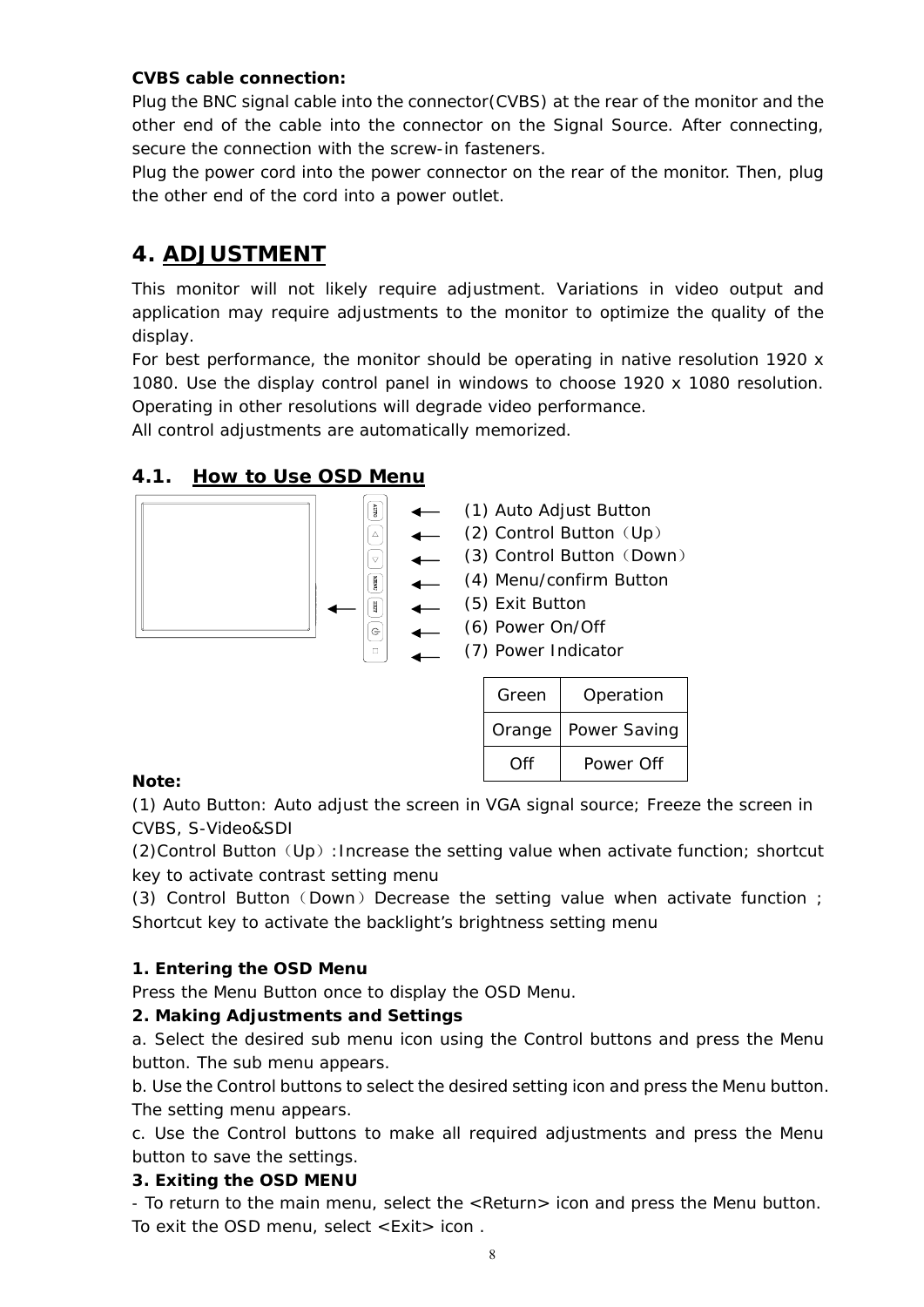## **4.2. OSD MENU Adjustments and Settings**

| The following table shows all adjustment and setting menus. |  |  |  |
|-------------------------------------------------------------|--|--|--|
|                                                             |  |  |  |
|                                                             |  |  |  |

| <b>Main Menu</b> | <b>Sub Menu</b>      | <b>Reference</b>                             |  |  |  |  |
|------------------|----------------------|----------------------------------------------|--|--|--|--|
| Input            | Main Input           | Source Selection:                            |  |  |  |  |
|                  |                      | VGA/DVI/S-video/CVBS/SDI                     |  |  |  |  |
|                  | <b>Brightness</b>    | Digital brightness setting:                  |  |  |  |  |
|                  |                      | (Value: 0 - 100)                             |  |  |  |  |
|                  | Contrast             | Digital contrast setting : (Value: 0 - 100)  |  |  |  |  |
| Image            | Sharpness            | Set Sharpness: (0-24)                        |  |  |  |  |
|                  | <b>Aspect Ratio</b>  | Picture scaling mode:                        |  |  |  |  |
|                  |                      | (5:4/ 4:3/Full /Full Aspect/ Native/ User)   |  |  |  |  |
|                  | Mode Select          | According to Mode Selection                  |  |  |  |  |
|                  | Color temp           | Color Temp Setting:                          |  |  |  |  |
|                  |                      | 5500K, 6500K, 7500K, 8500K, 9300K,           |  |  |  |  |
|                  |                      | 10000K, USER                                 |  |  |  |  |
|                  | Gamma                | 3.0, 2.8, 2.6, 2.4, 2.2, 2.0, 1.8            |  |  |  |  |
|                  | <b>OSD Position</b>  | Adjust the location of the OSD menu:         |  |  |  |  |
| Setup            |                      | (Center/Top Left/Top Right Bottom Left/Botto |  |  |  |  |
|                  |                      | ght)                                         |  |  |  |  |
|                  | OSD Language         | Select language of the OSD menu : (English/  |  |  |  |  |
|                  |                      | 中文)                                          |  |  |  |  |
|                  | Auto Scan Input      | The monitor would auto scan video source or  |  |  |  |  |
|                  |                      | not: (On / off)                              |  |  |  |  |
|                  | <b>Factory Reset</b> | Recall the default value                     |  |  |  |  |
|                  | Auto Adjust          | Automatically Adjust the picture             |  |  |  |  |
|                  | H-position           | Set the horizontal position                  |  |  |  |  |
| <b>VGA</b>       | V-position           | Set the vertical position                    |  |  |  |  |
|                  | Clock                | According to the pattern choice              |  |  |  |  |
|                  | Phase                | According to the pattern choice              |  |  |  |  |
|                  | FW version           | Information about the version of software    |  |  |  |  |
| <b>Status</b>    | Main Input           | Information about the current Main video     |  |  |  |  |
|                  |                      | source                                       |  |  |  |  |
|                  | Main Format          | Information about the current Main timing    |  |  |  |  |

### **4.3. Screen Adjustment**

Screen adjustments for the LCD monitor should be used in suppressing screen flickering and also for adjusting the screen to its proper position. There is only one correct position for each display mode. It is also recommended to use the OSD Menu function when first installing the display or whenever changing the system.

**Note:** Allow the LCD monitor to stabilize for at least 20 minutes before making image adjustments. Making Adjusting must be VGA signal.

Making adjustment must be VGA signal.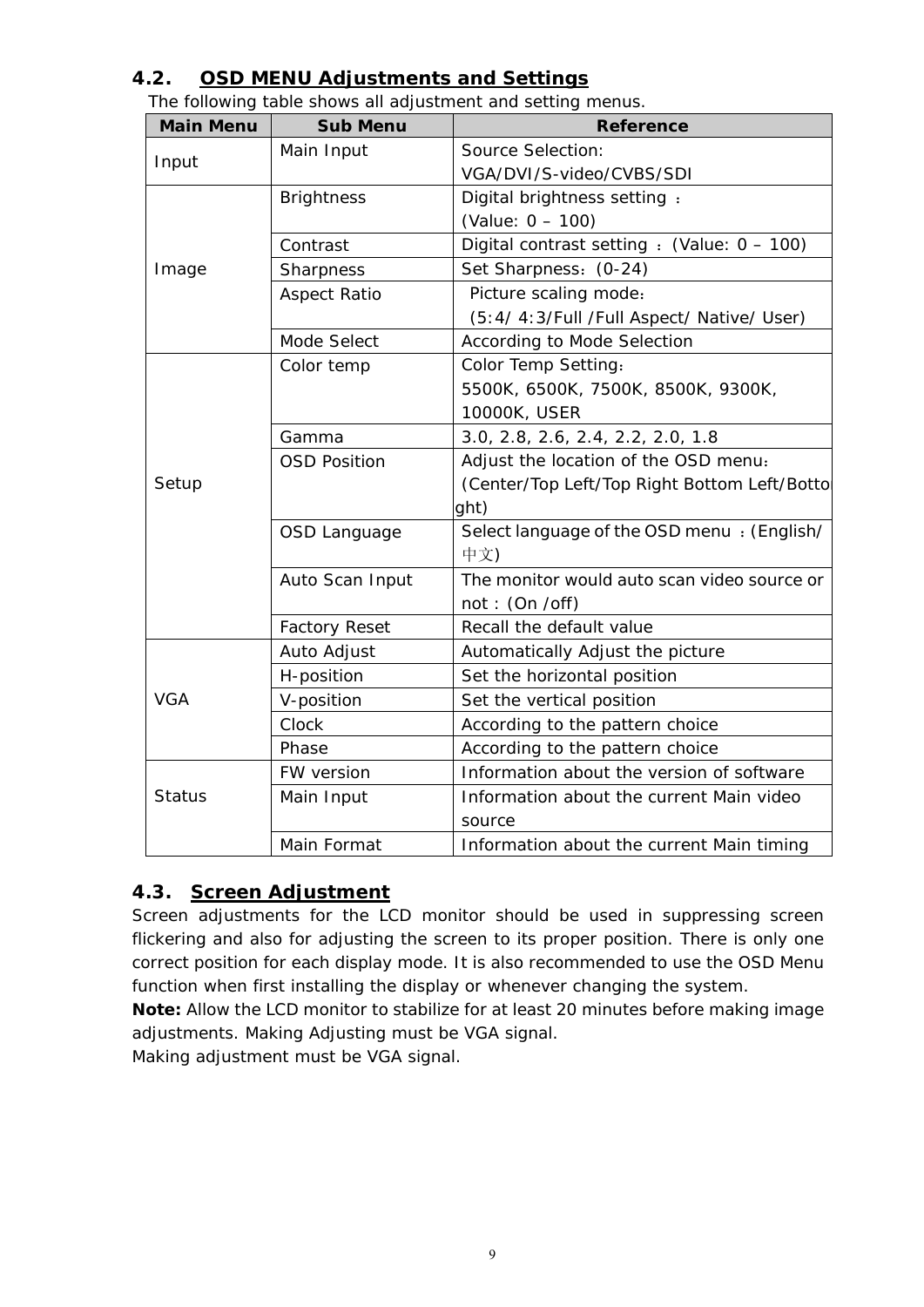#### **Adjustment Procedure**

#### **1. Adjust by <VGA>sub menu in the OSD Menu.**

To automatically adjust the clock, phase, screen position and resolution.

### **Note:**

The Auto sizing function is intended for use on the computer running Windows. It may not work properly when the computer is running on MS-DOS (Not windows) or the background color for the "wall paper" or "desktop" pattern is set to black.

 If the appropriate screen cannot be made by using the Auto adjustment button, adjust the screen through the following procedures.

#### **2. Adjust by using <VGA>sub menu in the OSD Menu.**

### **(1) Vertical bars appear on the screen**

 $\rightarrow$  Use the <Clock> adjustment.

Select the <Clock> and eliminate the vertical bars by using the UP and Down of the Control buttons.

Do not continuously press the Control buttons, as the adjustment value will change quickly and make it difficult to locate the most suitable adjustment point. If the horizontal flickering, blur or bars appear, proceed to <Phase> adjustment as follows.



#### **(2) Horizontal bars appear on the screen.**

 $\rightarrow$  Use the <Phase> adjustment.

Select the <Phase> and eliminate the horizontal flickering, blurring or bars by using the Right and Left buttons.



**Note:** Horizontal bars may not completely disappear from the screen depending on the computer.

#### **(3) The screen position is incorrect.**

 $\rightarrow$  Use the  $\lt$ H-Position > or  $\lt$ V-Position > adjustment.

The <H-Position> or <V-Position> adjustment moves the image to the correct position. Select <Position> and adjust the position by using the Up and Down buttons. If vertical bars of distortion appear after finishing the <H-Position> or <V-Position> adjustment, return to <Clock> adjustment and repeat the previously explained adjustment procedure. (Clock  $\rightarrow$  Phase  $\rightarrow$  <H-Position> or <V-Position>)

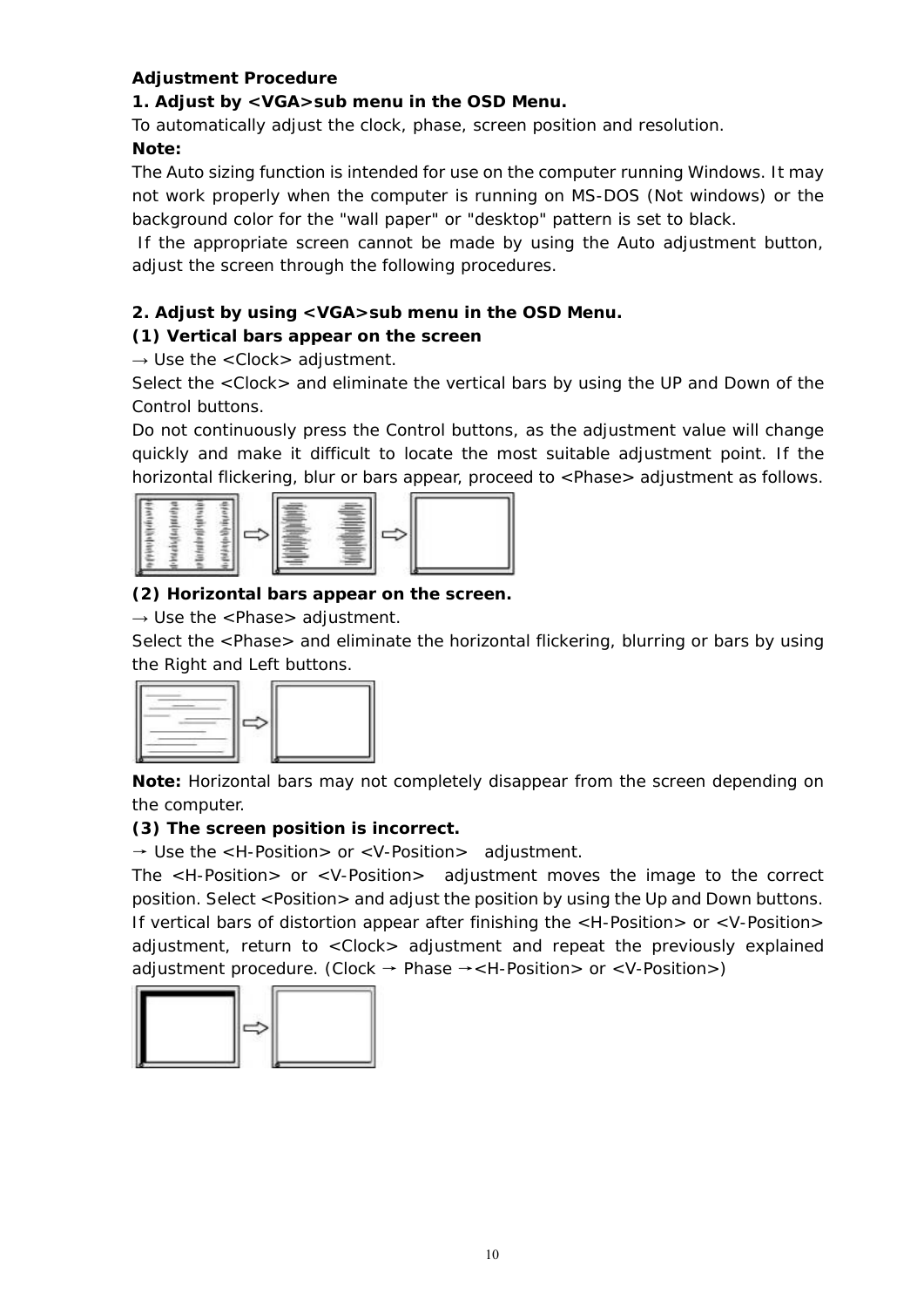## **5. TROUBLESHOOTING**

If a problem persists even after applying the suggested remedies, contact a dealer.

| <b>Problems</b>                                                         | <b>Points to check with Possible Solutions</b>                                                                                                                                                                                                                                                                                                                                                                                                                                                                            |
|-------------------------------------------------------------------------|---------------------------------------------------------------------------------------------------------------------------------------------------------------------------------------------------------------------------------------------------------------------------------------------------------------------------------------------------------------------------------------------------------------------------------------------------------------------------------------------------------------------------|
| No picture<br>1.<br>Indicator status: Off                               | Check that the power cord is correctly connected. If the<br>problem persists, turn off the monitor power for a few<br>minutes, then turn it back on and try again.<br>- When the signal is not inputted correctly, even if the<br>monitor functions properly.<br>- When the image is displayed correctly after a short time,<br>there is no problem with the monitor. (Some PCs do not<br>output the signal soon after powering on.)<br>Check that the signal cable is properly connected to the PC<br>or graphics board. |
| Indicator status: Green                                                 | Check the "Backlight"<br>shortcut key setting.                                                                                                                                                                                                                                                                                                                                                                                                                                                                            |
| 2. Display position is<br>incorrect.                                    | Adjust the image position by using the $\leq$ H-Position $>$ or<br><v-position> If the problem persists, use the graphics<br/>board's utility software to change the display position if<br/>available.</v-position>                                                                                                                                                                                                                                                                                                      |
| <b>Vertical bars of</b><br>3.<br>distortion appear.                     | Decrease the horizontal bars by using the <clock>.</clock>                                                                                                                                                                                                                                                                                                                                                                                                                                                                |
| <b>Horizontal bars of</b><br>4.<br><b>Distortion appears.</b>           | Decrease the horizontal bars by using the <phase>.</phase>                                                                                                                                                                                                                                                                                                                                                                                                                                                                |
| 5. The screen is too<br>bright or too dark.                             | Adjust the $\epsilon$ Backlight $>$ shortcut key (The backlight of the<br>monitor has a fixed life span. When the screen becomes<br>dark or begins to flicker, please contact your dealer.)                                                                                                                                                                                                                                                                                                                               |
| <b>Afterimages</b><br>6.<br>phenomena appear                            | - Make sure that whether you have used the screen saver<br>or timer when displaying the same image for extended<br>periods of time or not.<br>- Afterimages are particular to monitors. Avoid displaying<br>the same image for extended periods of time.                                                                                                                                                                                                                                                                  |
| 7. The screen has<br>defective pixels (e.g.<br>slightly light or dark). | This is due to the characteristics of the panel itself, and not<br>the product.                                                                                                                                                                                                                                                                                                                                                                                                                                           |
| 8. Touch doesn't work.                                                  | Make sure the touch cable is securely attached at both<br>ends.                                                                                                                                                                                                                                                                                                                                                                                                                                                           |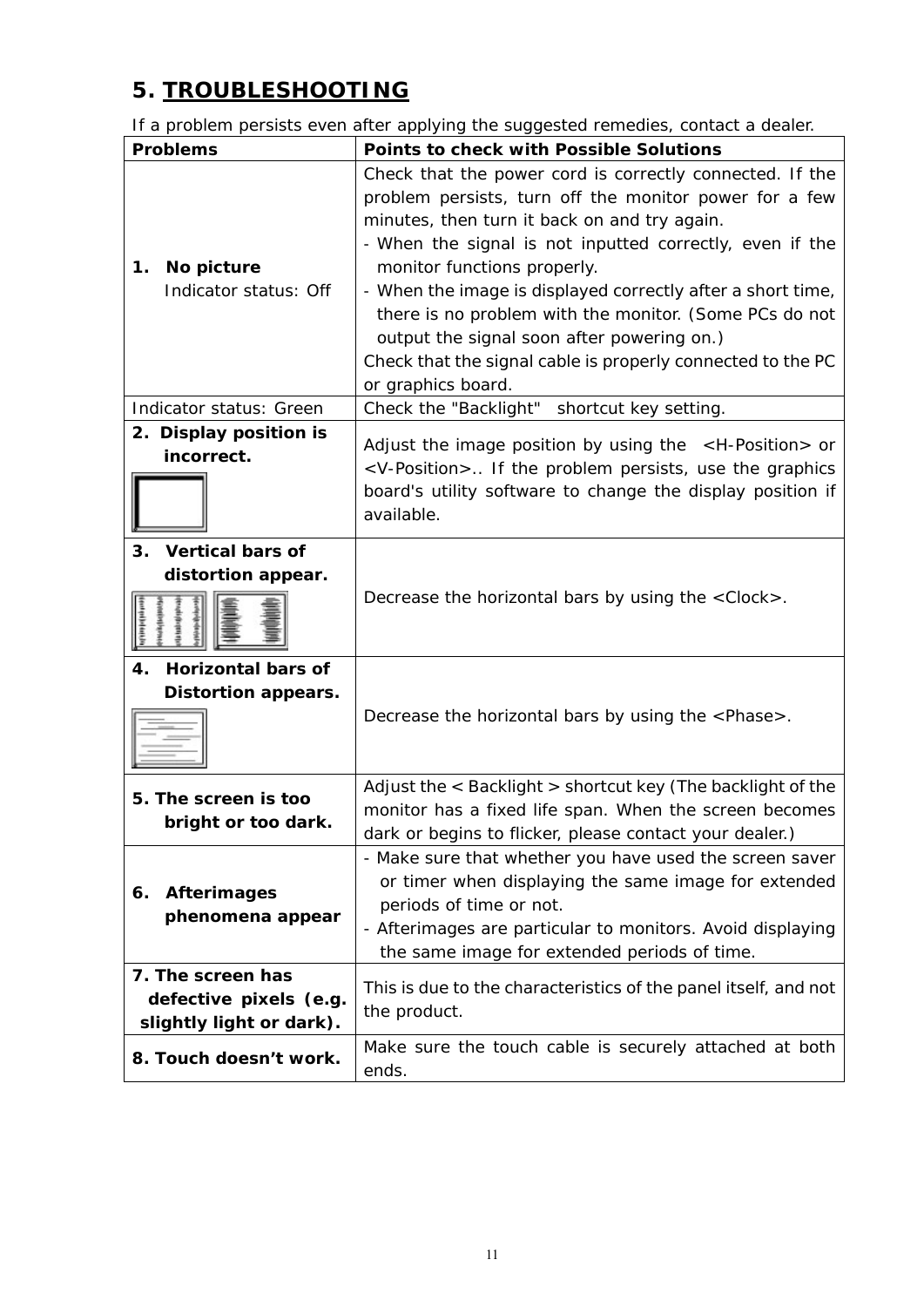## **6. CLEANING**

Periodic cleaning is recommended to keep the monitor looking new and to prolong its operation lifetime.

**Note:** Never use thinner, benzene, alcohol (ethanol, methanol or isopropyl alcohol), Abrasive cleaners or other solvents before the solubility, as they may damage the cabinet or LCD screen .

#### **Cabinet**

To remove stains, Use a soft cloth lightly moistened with a mild detergent solution. Do not spray wax or cleaner directly into the cabinet. (For details, refer to the manual of the PC.)

#### **LCD Panel**

The LCD surface can be cleaned with a soft cloth, such as cotton or lens paper. If necessary, Use part of damp cloth ( to improve its cleaning ability ) to remove stubborn stains .

## **7. SPECIFICATION**

#### **7.1. Specification**

| <b>Display characteristics</b> |                                          |
|--------------------------------|------------------------------------------|
| Size:                          | 21.5"                                    |
| Supported Color:               | 16.7M colors (8 Bit)                     |
| Native resolution:             | 1920×1080                                |
| Active Area:                   | 476.64 x 268.11 mm                       |
| Pixel Pitch:                   | 248.25 x 248.25 um                       |
| Viewing angle:                 | 170° V/H @ contrast ratio $> 10$<br>Typ. |
| <b>Brightness:</b>             | 200 $cd/m2$ Min.                         |
| Contrast ratio:                | 3000:1 Typ.                              |
| <b>VESA DDC:</b>               | DDC 2B compliant                         |
| <b>External connections</b>    |                                          |
| Analog signal:                 | 15Pin D-sub, S-video, CVBS               |
| Digital signal:                | DVI-D, SDI                               |
| <b>Physical specifications</b> |                                          |
| Power supply:                  | DC.<br>12V 5A                            |
| Power consumption:             | 40W max.                                 |
| Power saving                   | 8W max.                                  |
| Dimensions:                    | 530(W) x 320(H) x 70 (D) mm              |
| Weight:                        | 5.3Kg                                    |
| Storage temperature:           | $-20^\circ$ to 65 $^\circ$ C             |
| Relative humidity:             | 5% to 90%, non condensing                |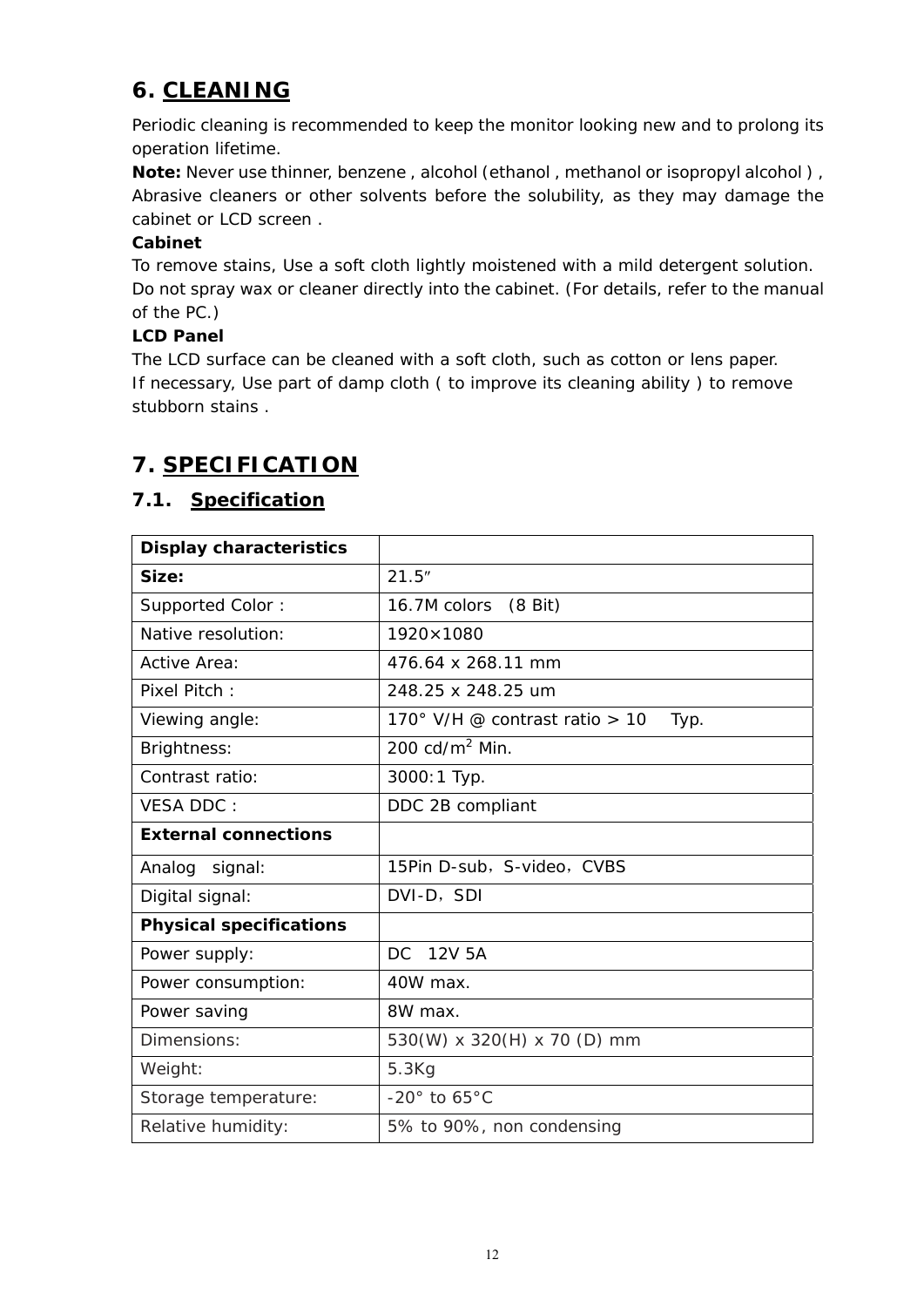## **7.2. D-Sub 15pin Connector**

# $\circ$

| Pin | <b>Signal</b> | Pin | <b>Signal</b>  | Pin               | <b>Signal</b>         |
|-----|---------------|-----|----------------|-------------------|-----------------------|
| 1   | Red video     | 6   | Red ground     | 11                | <b>Ground Shorted</b> |
| 2   | Green video   |     | Green ground   | $12 \overline{ }$ | Data (SDA)            |
| 3   | Blue video    | 8   | Blue ground    | 13                | H. Sync               |
| 4   | Ground        | 9   | 5V             | 14                | V. Sync               |
| 5   | Gnd           | 10  | Ground Shorted | 15                | Clock (SCL)           |

## **7.3. DVI- Connector**



| PIN            | <b>Description</b>   | PIN               | <b>Description</b>  | <b>PIN</b> | <b>Description</b>       |
|----------------|----------------------|-------------------|---------------------|------------|--------------------------|
|                | TMDS Data 2-         | 9                 | TMDS Data 1-        | 17         | TMDS Data 0-             |
| 2              | TMDS Data $2+$       | 10                | TMDS Data $1+$      | 18         | TMDS Data 0+             |
| 3              | TMDS Data 2/4 Shield |                   | <b>TMDS Data</b>    | 19         | TMDS Data 0/5            |
|                |                      | 11                | 1/3 Shield          |            | Shield                   |
| $\overline{4}$ | TMDS Data 4-         | $12 \overline{ }$ | TMDS Data 3-        | 20         | TMDS Data 5-             |
| 5              | TMDS Data $4+$       | 13                | TMDS Data $3+$      | 21         | TMDS Data 5+             |
| 6              | DDC Clock (SCL)      | 14                | +5V Power           | 22         | <b>TMDS Clock shield</b> |
| $\overline{7}$ | DDC Data (SDA)       | 15                | Ground (For $+5V$ ) | 23         | TMDS Clock+              |
| 8              | NC.                  | 16                | Hot Plug Detect     | 24         | <b>TMDS Clock-</b>       |

## **7.4. Preset Timing**

| <b>Timing</b> |            | <b>Pixel Clock  </b> | <b>Signal Polarity</b> |                | Frequency |        |
|---------------|------------|----------------------|------------------------|----------------|-----------|--------|
|               |            | <b>MHz</b>           | н                      | V              | FH (kHz)  | FV(Hz) |
| <b>VGA</b>    | 640 x 480  | 25.175               |                        |                | 31.469    | 59.940 |
| <b>VESA</b>   | 800 x 600  | 40.000               | $^{+}$                 | $^{+}$         | 37.879    | 60.317 |
| <b>VESA</b>   | 1024 x 768 | 65.000               |                        |                | 48.363    | 60.004 |
| <b>VESA</b>   | 1280 x1024 | 108.000              | $^{+}$                 | $+$            | 63.981    | 60.020 |
| <b>VESA</b>   | 1920×1080  | 173.000              | $^{+}$                 | $\overline{+}$ | 66.156    | 59.963 |